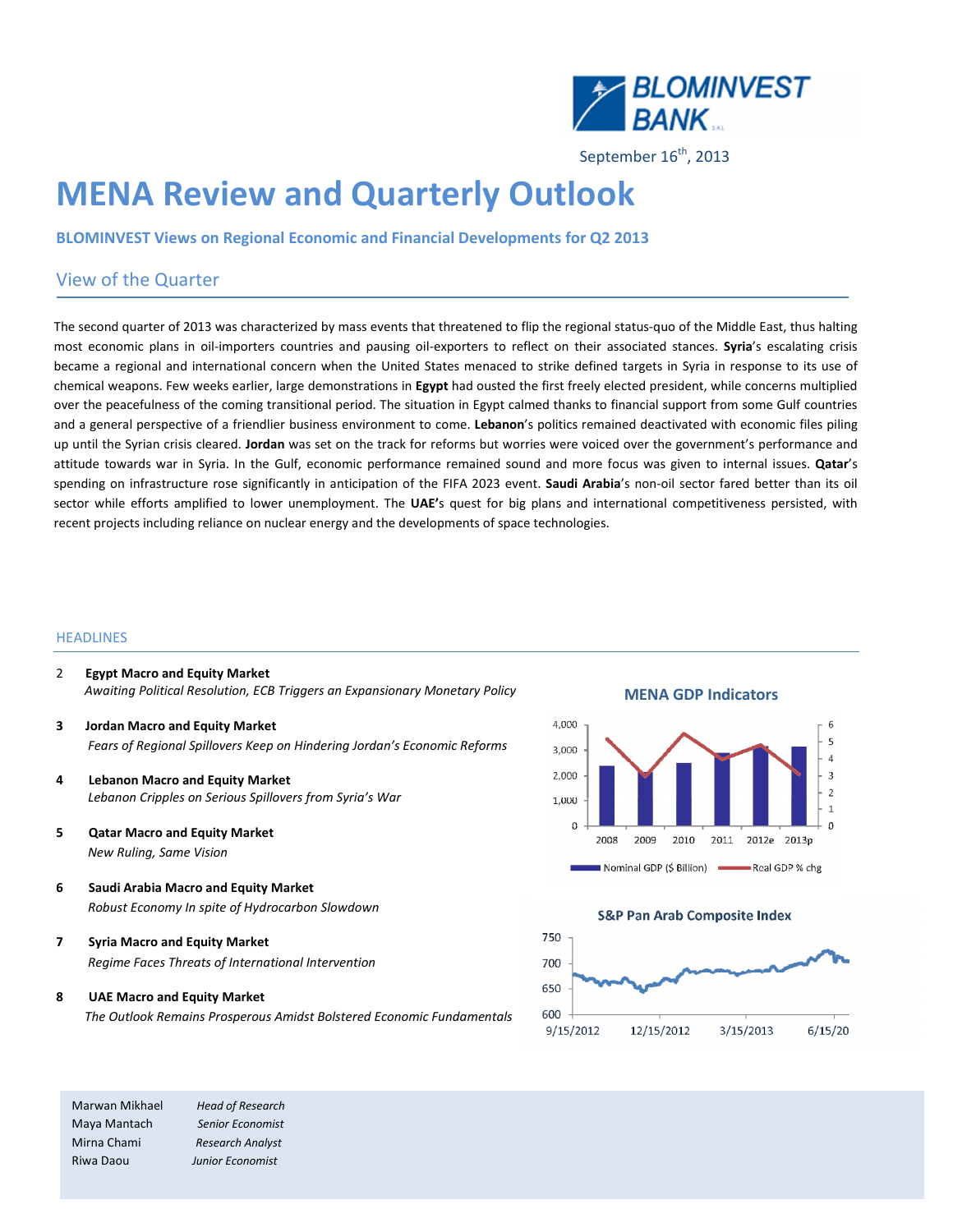

# Egypt Macro and Equity Market

#### Awaiting Political Resolution, ECB Triggers an Expansionary Monetary Policy

#### Key Macroeconomic and Equity Market Indicator



 Egypt topped the news charts in July as the first freely elected president, Mr. Morsi, was ousted by large demonstrations in the country's main Tahrir square. The angry millions took turns on the streets, ones calling for the overthrow of Muslim brotherhood president, and others bunching him up. The Egyptian armed forces, led by Commander in Chief General Sisi, army took hold of the situation, assigning Mr. Adly Mansour as interim president and laying a transitional schedule for new elections. The army maintained order, to widely controversial extents, raising fears of radical reactions and further splits amongst the Egyptians, but the situation slowly settled in the streets and moved back to the political corridors.

The political agitation limited the economic efficiency of the technocratic government led by Hazem el Beblawi, and few data is available since the ousting of Mr. Morsi. Egypt has been struggling with its finance and weak currency since the mandate of Mr. Morsi relying mostly on foreign aid to sustain the economy. Most real GDP growth estimates have been revised down to around 2.25% for the year 2013/2014, with the IMF estimating it at 2% for 2013. The country's nominal GDP of \$264.7 billion is mainly driven by private consumption which was considerably subdued under the recent disturbing events. Investments also declined as noted by many foreign companies reducing their presence in Egypt.

Inflation fell to 9.75% in August from 10.3% in July, but will likely remain elevated by a combination of high energy prices, a depreciating currency and a recent unexpected haircut in interest rates. The anticipated reduction of subsidies and the disruptions in supply chains are also likely to raise the price in the consumer's typical basket, maintaining inflation at a high rate.

On another scale, July's massive protests deepened the tourism crisis in Egypt. Just one million tourists visited the country during the first 8 months of 2013, an 80% reduction over the same period last year. Tourism was at its best in 2010 when 12.7 million tourists flew to Egypt generating revenues of around \$12.5 billion. Currently, the government is looking to promote the relative safety in southern Egypt and in the red sea cities in order to persuade European countries not to warn their citizens to avoid Egypt. The ill tourism has also infected aviation with bookings at Egypt Air falling by more than 40%.

On the external level, the latest released data from the central bank showed improved positions in the current and financial accounts. Trade deficit narrowed as imports fell to \$7.1 billion in Q1 2013 from \$9.9 billion in Q4 2012 on the back of lower oil imports. Non-oil imports also fell due to the weaker currency. On the other hand, net FDI improved from \$193 million in Q4 2012 to \$1 billion in Q1 2013 owing to a considerable decline in outflows during the quarter, noting that the pre-crisis level was around \$2billion. As for remittances from Egyptians living abroad, they stabilized at \$4billion.

Regarding the country's finances, tight revenues kept the budget deficit wide, near 11.6% of GDP, and the resolution of the political situation remains mandatory in order to set 2014's budget. The new government will probably be more wary about current expenditures, such as the 20% increase of public sector salaries planned by the previous government, and more capital spending is expected.

On the monetary front, the central bank had opted in March to raise interest rates for the first time since late 2011, hoping to curb inflation. However in August, Egypt's monetary policy committee unexpectedly switched to an expansionary monetary policy, cutting interest rates by 50 basis points, so that the deposit rate is now 9.25% and the lending rate is 10.25%. This move will likely push inflation higher but would help lower the burden on investments and debts. The central bank also introduced longer repo agreements of 28 days as part of its policy starting in June.

The country was bailed out by some \$4billion deposited in July, coming from the United Arab Emirates, Saudi Arabia and Kuwait, which pledged a total of \$12 billion in aid to the military-backed interim government. Some of these funds will be used for electricity and fuel subsidies, and others would directly go to the Central bank's reserves. As for the \$4.8 billion long delayed loan from the IMF, no near dispatching appears soon. Meanwhile, around \$3.5 billion of Qatari loans are being converted to bonds maturities of 18 months and 3 years and bearing interest of 3.5% and 4.25%. This is to signal the changing alliances of Egypt as Qatar was a main supporter of the Muslim brotherhood and Mr. Morsi.

Owing to the \$4billion deposited in July, and the confidence installed by the \$12 billion pledged, the Central Bank's foreign reserves edged up to \$18.92 billion at the end of August, although they remain far from their 2010 level of \$36 billion.

Regarding the equity markets, the down trend persisted, with Egypt index losing 13% during H1 of 2013 to close at 4,752.22 points. Around 10.9 billion shares were traded worth \$6.75 billion during the first half of the year. Market cap stood at \$45 billion down from \$57.9 billion in December 2012.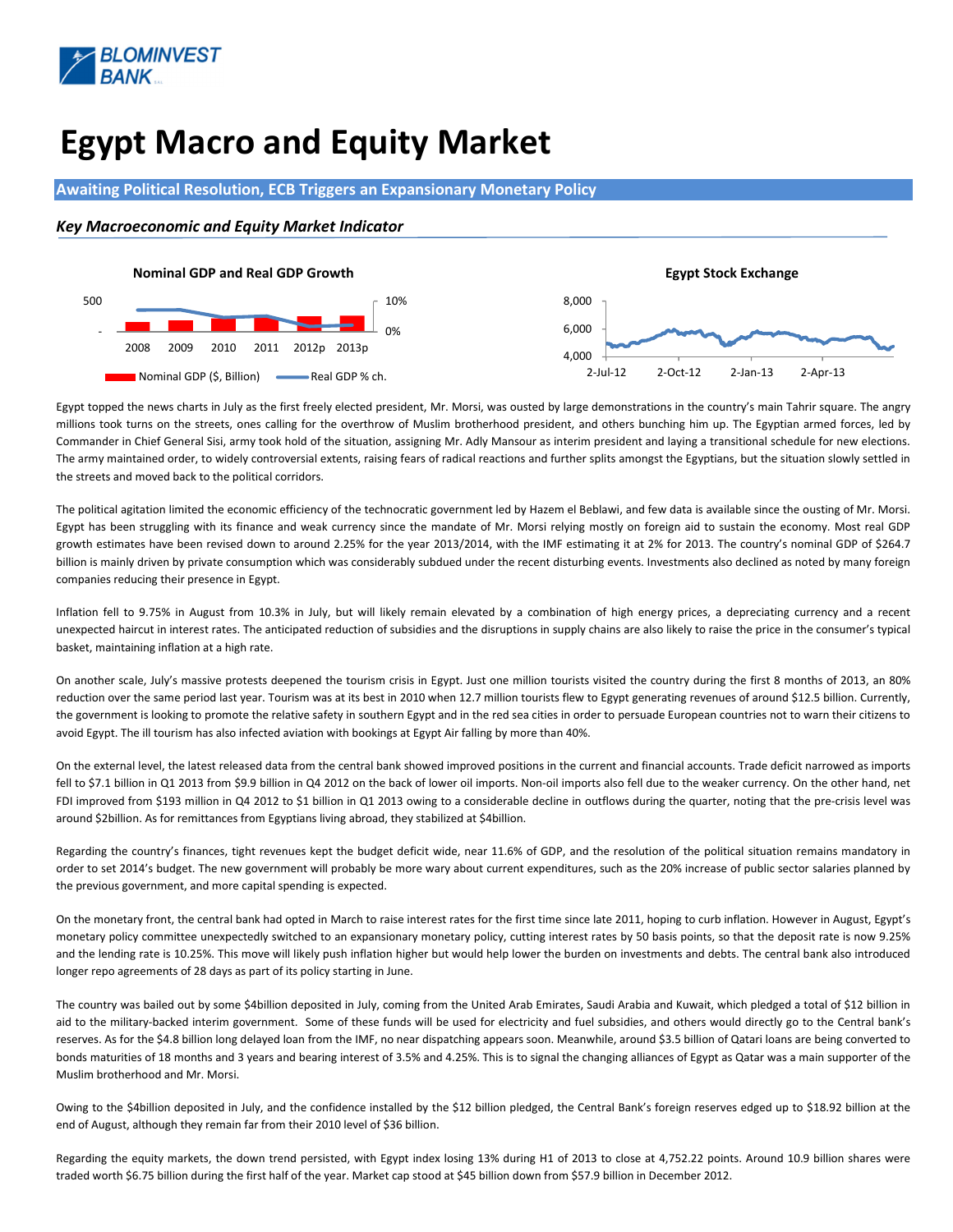

# Jordan Macro and Equity Market

Fears of Regional Spillovers Keep on Hindering Jordan's Economic Reforms

### Key Macroeconomic and Equity Market Indicators



Surrounded by the war in Syria on the northern border and the Egyptian chaos on the western frontier, the Hashemite Kingdom of Jordan is struggling to maintain its pace of reforms on track. Jordanians weren't satisfied by government's economic and political reforms plan and appeared to be highly concerned by the U.S troop presence on their territory. Protests persevered in the second quarter of 2013 claiming against government corruption, rising commodity prices and several other social demands.

On the economic level, the International Monetary Fund (IMF) estimated the Gross Domestic Product (GDP) growth rate in 2013 at 3.3%, compared to 2.8% in 2012. The rising GDP couldn't prevent the unemployment rate progress that reached 12.6% in the second quarter of 2013 compared to 11.6% during the same period last year. Besides unemployment, the Department of Statistics (DOS) in Jordan revealed a 6.5% inflation rate in H1, up from 3.9% registered in the first six months of 2012.

Tourism and hospitality sectors in Jordan were negatively impacted by the ongoing geopolitical developments as total arrivals and departures declined by a yearly 11.8% in Q1 2013 to 7.12M visitors. According to the ministry of tourism, the number of tourists in H1 2013 dropped by 13.6% year-on-year (y-o-y) to 2.67M visitors compared to 3.09M tourists in 2012. The Central Bank of Jordan (CBJ) figures showed that tourism receipts fell 3.3% by June 2013 to \$1.6B mainly due to the decline in tourists' coming for medical treatment. As for hotel occupancy rate, it tumbled by a yearly 16 percentage point (p.p) in H1 2013 to stand at 63% according to the Ernst and Young latest Middle East Hotel Benchmark survey.

With respect to the external sector, Jordan's trade deficit reached \$5.59B up to May 2013, narrowing by a yearly 2.6%. Total exports (exports + re-exports) slightly declined by 0.3% y-o-y during the first five months of the year to stand at \$3.22B, while total imports fell 1.8% y-o-y to settle at \$8.81B. Imports' decline probably resulted from the stabilization of oil prices and the gradual recovery of the Egyptian natural gas imports.

On a positive note, Foreign Direct Investments (FDI) into the Kingdom had more than doubled in H1 2013 to reach \$542M according to the Jordan Investment Board (JIB). Expatriates' remittances inched up by a yearly 2.5% during the first half of this year to reach \$1.8B according to CBJ.

On the fiscal level, budget deficit widened to \$0.39B by April this year, compared to \$0.06B during the same period of 2012, according to the CBJ. The deficit resulted from a 14.9% y-o-y increase in public expenditures to \$3.01B coupled with a 2.3% growth in Total Revenues and Grants to \$2.62B. Foreign grants totaled \$301.60M by April 2013 compared to \$24.25M last year. Jordan succeeded to meet the requirements of the IMF concerning the \$2B stand-by arrangement that aimed at fiscal consolidation. As a result, the IMF approved, after the first review in April, to release \$385M under the 3Y loan program sending the total value of disbursements to date to \$769M. The Gross Domestic Debt rose by a yearly 15.9% during the first five months of 2013 to reach \$18.34B or around 53.8% of GDP.

The monetary situation revealed by the CBJ showed that the Jordanian market benefits from higher liquidity as money supply M2 rose 6.0% y-o-y to \$37.00B in June which could lead to higher inflation in the future. Total deposits edged up by 6.2% from \$35.23B In June 2013 to reach \$37.40B this year. In details, both deposits in Jordanian Dinar (JD) and in Foreign Currencies (FC) grew in June by a yearly 5.0% and 9.7% to \$27.26B and \$9.64B, respectively. This indicates an observable trend among depositors' to favor FC on the expense of the JD partly due to the growing concerns about any downturn in the Kingdom's situation.

Despite some negative vibes, Amman Stock Exchange (ASE) Index closed 5.2% higher than last year's level at 1980.53 points in H1 widening its year-to-date performance to a positive 1.2%. Three out of five sectors ended the first-half of 2013 on a positive note and were the services, the industrial and financial market which each increased by a respective 3.7%, 2.7% and 0.7%. In contrast, the insurance and banking sectors dropped 4.5% and 1.2%, respectively. Activity on the ASE also improved as the average daily volume rose to 13.32M shares valued at \$17.42M in H1 2013 as opposed to 10.15M shares worth \$11.80M in 2012. The ASE's market capitalization slightly narrowed by 0.35% y-o-y to \$25.92, while the number of transactions reached 655,219, up by 17.6% from 556,968 registered in H1 2012.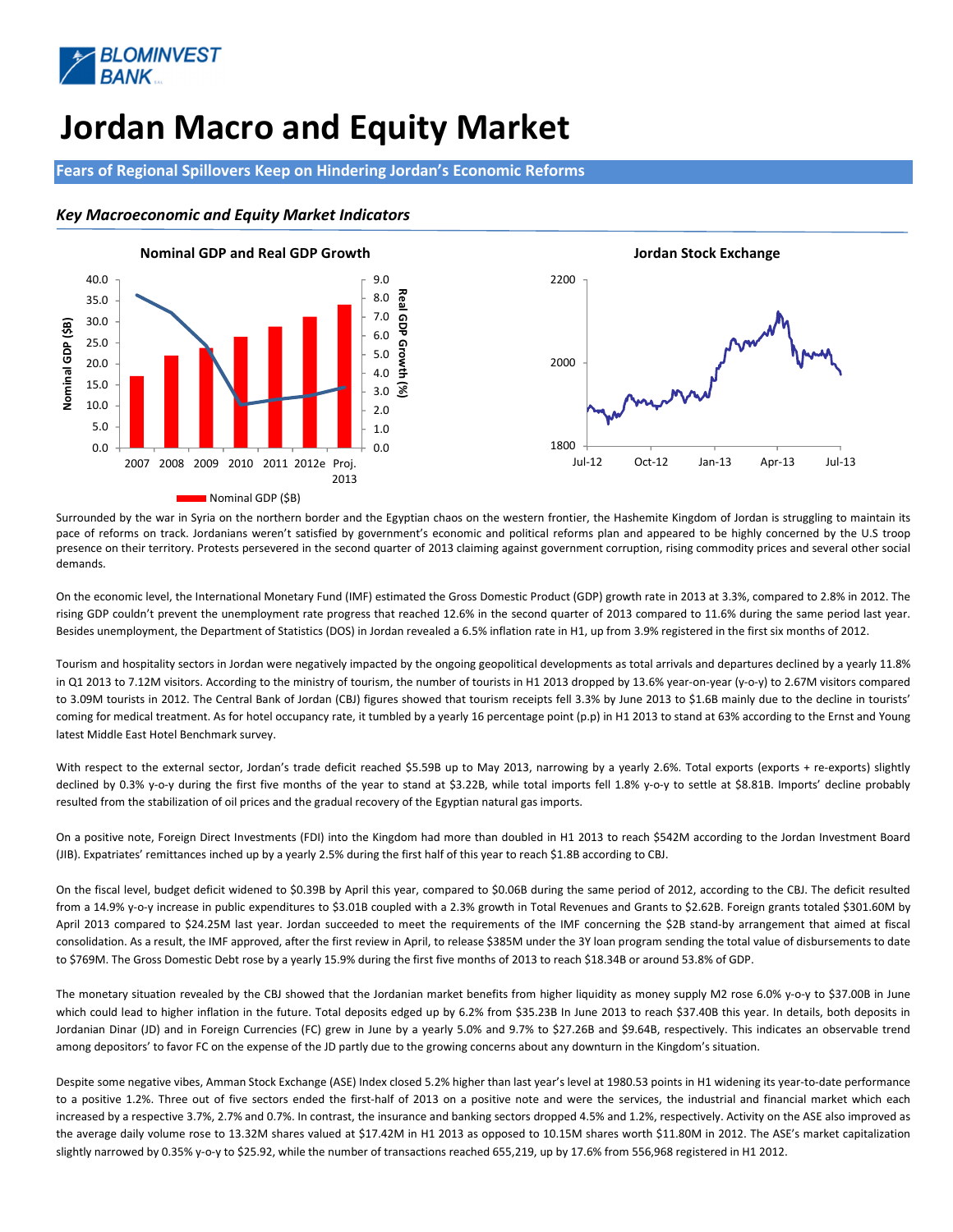

# Lebanon Macro and Equity Market

#### Lebanon Cripples on Serious Spillovers from Syria's War

#### Key Macroeconomic and Equity Market Indicators



Passivity dominated Lebanon's politics during the last period, as the ongoing war in Syria deepened the divide between political parties leading all major decisions to be postponed. Having failed to agree on an electoral law, the parliament's mandate was extended until November 2014 and the formation of the cabinet continues to stall since April. Recently, and with Hizbollah being openly involved in the Syrian Regime's defense against the rebels, the potential US strike on Syria after its accusation of using of chemical weapons, caused a widespread paralysis in Lebanon as the citizens and economic agents feared disastrous repercussions on their country.

While the political halls were deserted, the country's economy was left to its fate. Some microeconomic efforts arose but most of Lebanon's indicators reflected a struggling status. Real GDP is still expected to grow by a small 1% in 2013 but could go in either directions depending on the clearance of situation in Syria and the resume of political life in Lebanon. Annual inflation rose 2% in July due to price pressures from the emerging consumption brought by the 716,000 registered Syrian refugees in Lebanon in addition to a similar unregistered number. In fact, the recent influx of refugees had accentuated as a result of the US threat to strike Syria, resulting in one of every 5 persons in Lebanon being a Syrian, on average.

The war in Syria had certainly left its imprints on tourism to the region. But further worsening the case of Lebanon were its growing direct ties to the war-torn country, as well as the repeated security breaches on its land. Tourism figures showed a continued dip of 13.5% to 754,000 tourists by July 2013, coupled with a 10% drop in airport passengers. This represents a 43% plunge in tourists compared to 2010, noting that around 60% of this loss were Arabs steering clear from Lebanon. The recent threat to strike Syria had also led airlines to temporarily cut their flights and avoid the Lebanese airport.

Real estate and investments remained subdued in the country, but commercial activity picked up on the back of the rising needs of the new residents coming from Syria. The number of construction permits thus declined by 1.6% during the first half of the year as developers scaled down their projects. Kafalat also posted a 19% drop in the number of new loans with only the Bekaa region showing an increase over the last year. This could be explained by the new scope of business created from the refugees' increased presence in the region. To note that the Lebanese security forces counted 377 unauthorized Syrian-owned businesses operating in the Bekaa, and launched a campaign in September to close down non-compliant businesses. Back to measuring the commercial spending, cleared checks maintained an upward trend this year rising by 2% to \$42 billion during the first 7 months, reflecting the increased level of domestic activity linked to the new comers' affairs management.

Regarding the external position of Lebanon, and following the increase in imports, trade deficit widened in the first 7 months of the year almost hitting the bar of \$10 billion. The rising imports to \$12.51 billion outpaced the 4.26% increase of exports to \$2.6 billion. The latter increase was mainly attributed to re-exports to plagued Syria. Port of Beirut benefited from the bigger activity leading revenues from this hub to surge by 25% to \$145.7 million by August. Despite the widening trade deficit, capital inflows and remittances sustained he balance of payments and contributed to a narrowing deficit of \$957.2 million by July compared to \$1,342.7M in the same period of last year.

The country's public finances represent an alarming situation. The contraction of revenues from tourism and telecom, coupled with rising expenditures, especially offbudget withdrawals, have led deficit to widen to \$1.62 billion by May. On the bright side, the primary surplus regained its positive grounds after 3 consecutive months of deficits, thanks to the rise of revenues from taxes. Nevertheless, Lebanon's debt to GDP ratio is growing back up, having reached 142% in June 2013 after being tampered down to 135% in 2011 and slightly rising to 137% in 2012.

In the monetary sector, the situation was more coherent. The banking sector held its grounds with the Central bank's assets increasing by an annual 1% to \$77.92 billion and Commercial banks' assets growing by 8.5% to \$157.81 billion up until July. The Central bank attempted to capitalize on this growth to boost domestic lending and stimulate the economy. An anticipated circular will allow for the extension of repayment periods for the subsidized loans. Moreover, a recent circular opened the door for banks to invest in Lebanese startups and funds working under the knowledge economy's umbrella.

The Lebanese stock markets lost 4.64% as gauged by the BLOM Stock Index (BSI) in Q2, following a 2.72% growth in Q1, as many investors remained outside the market waiting for the situation in Syria to unfold. Market cap thus stood at \$8.9 billion by June end down from \$9.5 billion as at end of Q1. The Eurobonds' market delivered a similar performance, with the BLOM Bond Index (BBI) falling by 5% during Q2, following a previous 0.82% drop in Q1. The 5-year credit default swap jumped above the 500 basis points and was quoted at 464-514 bps in June end compared to 416-456 bps in Q1.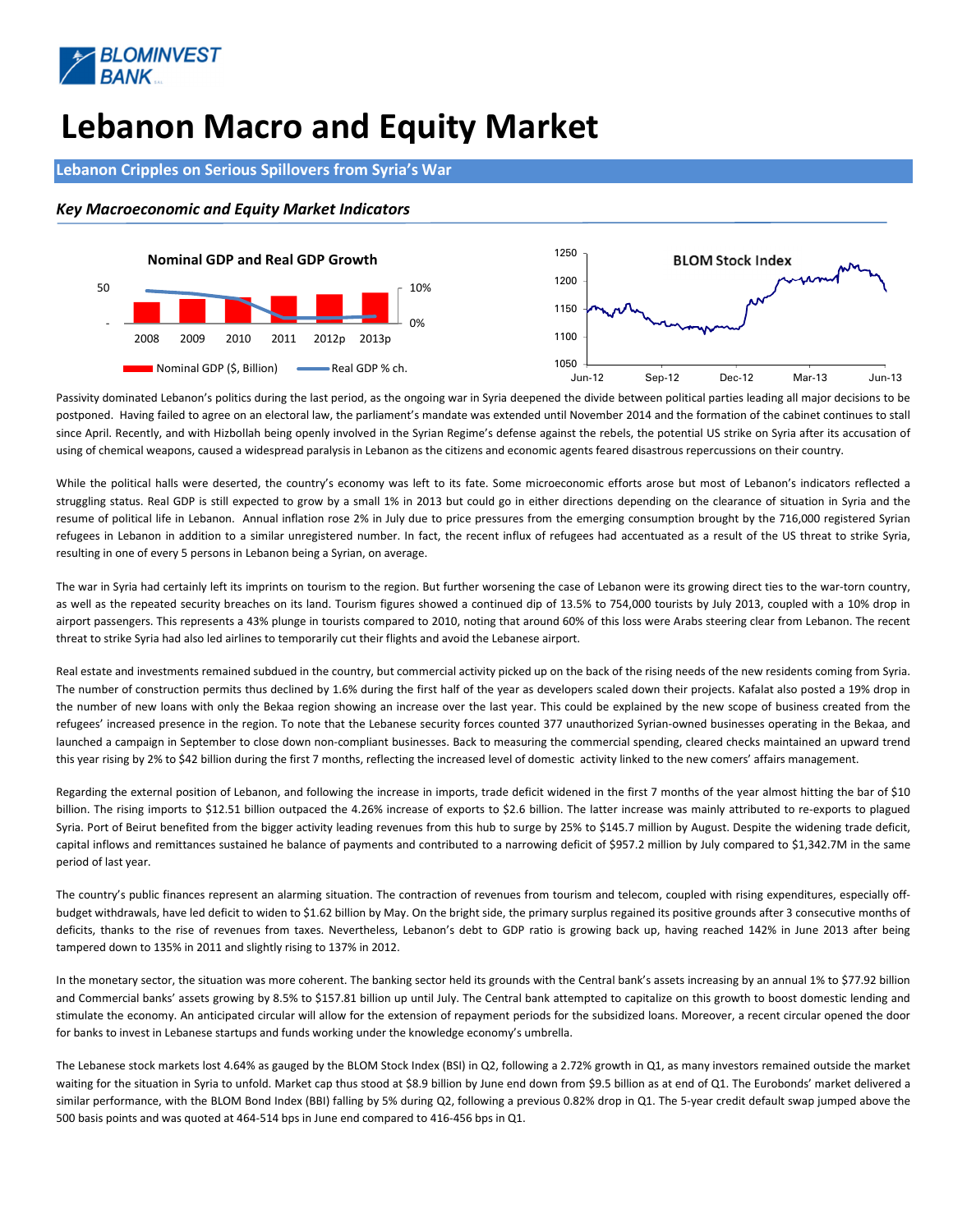![](_page_4_Picture_0.jpeg)

# Qatar Macro and Equity Market

#### New Ruling, Same Vision

### Key Macroeconomic and Equity Market Indicators

![](_page_4_Figure_4.jpeg)

The most prominent event marking the oil and gas rich country of Qatar is undisputedly the designation of Sheikh Tamim bin Hamad al-Thani as the new crown prince, thus ending the 18-year ruling of his father Sheikh Hamad Bin Khalifa Al Thani. The peaceful transfer of the throne is an ultimate first for the country; however Qatar's strategy and vision for the future are unlikely to change under the new ruling. In fact, the country continues to be a major player of the "Arab Spring", handing a \$3B lifeline for Egypt, in the form of bonds, in addition to (Liquefied Natural Gas) LNG supplies. According to the Central Bank of Egypt, Qatari investments in Egypt totaled \$55M in Q2 2013 compared to \$16M in Q1 2013. An unprecedented move is also one that allows Egyptian companies to enter the Qatari market without any guarantor; an agreement that will lift the burden of unemployment for the Egyptians and that will help the Qataris meet their deadlines for the FIFA 2022 projects.

GDP results relative to Q1 2013 confirm Qatar's successful diversification efforts. The real GDP in Q1 2013 is estimated at \$24.29B, 6.2% higher than the same period last year. The Gross Value Added (GVA) of the non-oil and gas sectors increased by 10.6% y-o-y in Q1 2013 to \$13.97B, outweighing the 0.8%yearly increase in the GVA of the oil and gas sectors to \$10.32B. Accordingly, the biggest contributors to GDP were the manufacturing sector, the construction sector, financial services and trade, Restaurants and Hotels with respective y-o-y growths of 12.5%, 11.7%, 10.5% and 10.5%. These figures come as no surprise especially as Qatar is rolling out major projects ahead of the FIFA 2022 event. The boom in infrastructure and development projects are also characterized by high demand on unexploited land, reflecting developers will to start up new projects. Acknowledging the fact that the state still lacks touristic infrastructure, Qatar is aiming at rivaling other gulf countries such as Dubai in order to be not only a professional hub but also an entertainment attraction. Q2 tourism results portrayed an already bustling tourist activity, but with more than half the visitors being business visitors. Accordingly, the number of hotels under construction increased to 121 properties in the second quarter of 2013, from 110 at the end of 2012. Nevertheless, questioning whether these investments will ensure steady streams of income for the local companies is fairly legitimate especially that the major development contracts have been won by foreign companies.

The residential segment of the construction sector is however characterized by a shortage of supply, especially in one or two bedroom apartments. This shortage paired with the increasing demand for residential, commercial and tourist facilities is exercising upward pressures on inflation. In fact, the rent, fuel and energy component of the CPI, posting respective y-o-y growths of 6.2% in April, 6.5% in May and 6.8% in June, has consistently been a major contributor to inflation in Q2 2013. However, the steady decrease in the price of goods and services allowed inflation to ease from 3.7% in April to 3.4% in June.

Nonetheless, Qatar's economy remains robust and able to sustain any potential shock as reflected by the trade balance surplus. The latter stood at \$8.59B in May, 0.5% higher on a year-on-year basis but below April's \$9.67B. The monthly slip is owed to lower exports of \$10.88B in May compared to \$11.87B in April. In detail, exports of petroleum gases and other gaseous hydrocarbons, the largest constituent of overall exports, fell from \$7.60B in April to \$6.74B the following month, especially since Qatar's average crude oil price fell from \$103.5/barrel in April to \$101.4 in May.

Robustness on the foreign trade front is matched on the fiscal front. The expansionary fiscal stance is confirmed by the 44% surge in public expenditures to \$17.74B in Q1 2013, which was outpaced by the 47% y-o-y rise in revenues to \$21.86B. The share of the fiscal surplus in GDP increased from 5.3% in Q12012 to 8.1 in Q12013. Substantial government expenses are likely to persist throughout the year as Qatar announced its 2013-2014 budget encompassing total spending of \$57.86B and based on a conservative oil price of \$65/barrel. Particularly, infrastructure spending of around \$140B through 2022 will be substantial in preparation for the FIFA World Cup.

In May, Moody's investors Service praised the hefty infrastructure spending as it will uplift banks' lending growth to 20-25% over the next 12-18 months and keep the share of non-performing loans in total gross loans at a low 2%. The overnight interbank interest rate reached 0.66% in June, its lowest level since 2008, thus boosting lending activity. Accordingly, lending rates (credit cards, cars and loans) are all on a downward trend despite the rising demand for public sector credit generated ample liquidity on a highly competitive market. Up to June, claims on the public sector, making up 45% of total domestic credit posted an 18% y-o-y increase to reach \$62.16B. Overall loans increased by 6.6% year-to-date in June but were outstripped by a 16.8% y-t-d growth in deposits, pushing the loans to deposits ratio to 102% in June compared to 105% in May.

The Doha Stock Market Index (DSMI) ended the month of June at 9,275.56 points, 7% higher than April's close. Over the course of Q2 2013, 579,813,981 shares, worth \$5.72B, were traded. The top performing sectors were real estate and transportation as their indices surged by 19% and 15% to end the second quarter at 1,845.48 points and 1, 667.40 points. The insurance sector was also amongst the best performers, posting a 10% rise to 2,233.05 points. The only sector to end Q2 with a loss is the industrial sector, slipping by 2% to 3,101.15 points.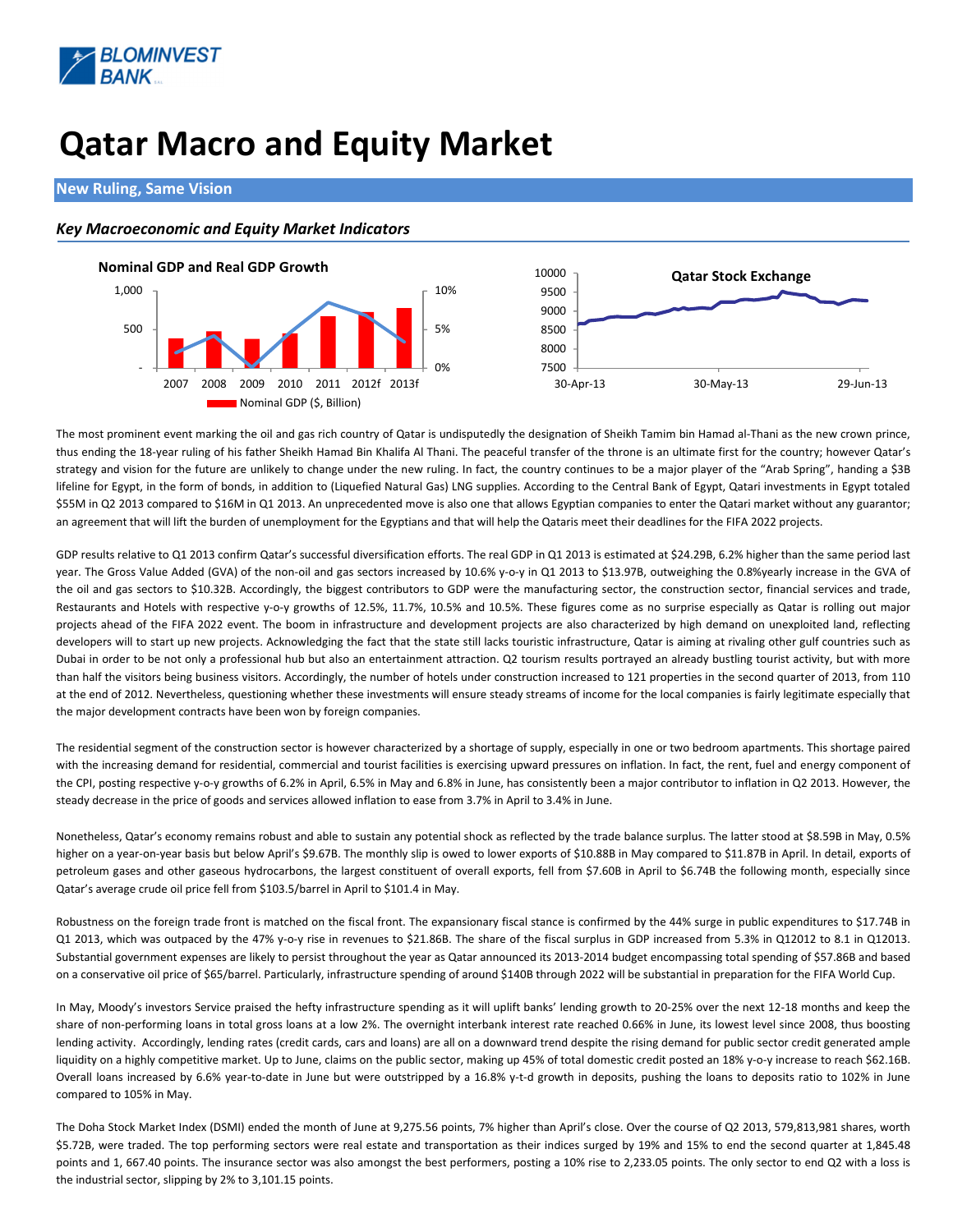![](_page_5_Picture_0.jpeg)

### Saudi Arabia Macro and Equity Market

Robust Economy In spite of Hydrocarbon Slowdown

#### Key Macroeconomic and Equity Market Indicators

![](_page_5_Figure_4.jpeg)

On the international front, the Kingdom of Saudi Arabia assumed a bigger role amidst the regional uprisings, by taking a sharp stance against the Syrian regime. The Kingdom is actively arming Syrian rebels and pleading the international community to follow. Internally, the Kingdom continued to ramp up its labor market initiatives by closing in on employers violating the fixed quota of Saudi workers. These restrictions are mainly affecting small sized enterprises whose restrained profit margins prevent them for hiring the more expensive Saudi workforce and are also reducing the number of entrepreneurial projects as expatriates quit their jobs. However, in order to avoid major disruptions, authorities granted a three month-extension of the grace period in April.

Real GDP growth reached 2.7% y-o-y in Q2 2013 compared to 5.5% in Q2 2012. This deceleration is accredited to a 4.7% decrease in oil production, since the shale oil revolution is likely to inflate non-OPEC supply, which drove the oil sector to post the weakest growth of -3.71%. Contrastingly, the GDP relative to the public sector posted a 5.5% year-on-year upturn. In fact, demand for government services surged by a yearly 21.39%, outpacing demand for private services (5.59% y-o-y growth) and for fixed capital formation (-0.75% slip). Moreover, the private non-oil sector fueled overall growth, recording the highest contribution of 2.4 percentage points. In focus, although construction activity recorded a substantial 6.5% y-o-y growth in Q2, it slowed from Q1's 6.7% due to the implementation of more stringent labor market regulations.

Given the excessive housing demand and the bustling tourism season, rental and food inflation continued to account for the bulk of overall inflation. Domestic food prices followed the international upturn as the Food and Agriculture's Organization Food Price Index grew by 5.4% y-o-y in June. Nevertheless, while remaining elevated compared to its trading partners, Saudi Arabia's inflation moderated across the second quarter of the year, going from 4.0% in April to 3.5% in June. Especially as the ongoing strength of the dollar, to which the Saudi Riyal is pegged, has helped limit imported inflation.

In fact, the Kingdom's imports increased by 0.2% yoy to reach \$13B in June while non-oil exports increased by 6.4% y-o-y to reach \$4.6B. Hence, while non-oil exports covered 32.1% of imports in June 2012 this ratio rose to 34.1% in the same month of 2013. Nonetheless, forecasts for 2013's balance of payments signal a narrower surplus as active domestic demand boosts imports and as lower oil prices pull down revenues from oil exports. Business Monitor International (BMI) forecasts a current account surplus at 18.6% of GDP in 2013, down from 23.7% in 2012. However, as the Saudisation policy continues its strong headway, remittances outflows are expected to decelerate, thus reducing the extent to which the current account surplus shrinks.

Despite a potential reduction of the current account's surplus, the kingdom's economy remains supported by the government's lax fiscal policy. In April, the King gave the green light on a \$66.7B housing construction program that has already been on the government's agenda since March 2011. According to the decree, the Ministry of Municipal and Rural Affairs must grant some of the lands it owns to the Ministry of Housing, in order for the latter to build infrastructure that meets citizens' needs. This measure will benefit the low and middle-income category of the population which have the hardest access to home-ownership and will also greatly reduce elevated land prices. However, the government remains under pressure to keep oil prices afloat in order to sustain the high levels of household expenditures and infrastructure project. The government is also seeking to nationalize the retail sector, a decision that is likely to tackle the issue of high unemployment amongst Saudi nationals by generating 600,000 jobs.

On the monetary front, broad money M3 grew by 2.7% in Q2 2013, compared to 2.4% in the previous quarter. Concurrently, the Saudi Interbank Offered Rates (SIBOR) dropped from 0.99 in Q1 to 0.96 in Q2, thus creating a favorable lending environment. Meanwhile, bank claims on the private sector increased by a quarterly 4.6% to \$288.54B faster than a 3.5% growth rate in Q1. Claims on the public sector rose by 2% to \$70.86B compared to 18% in the past quarter. This slowdown is due to Saudi banks' attempt to avoid overheating on their balance sheets despite the healthy progression of deposits that reached 2.8% in Q2 compared to 2.5% in Q1. Given the Kingdom's firm commitment to a monetary policy aiming at price stability and to an expansionary fiscal policy, it comes as no surprise that long term credit registered the fastest growth rate of 5.9% in Q2. Loans' sectorial allocation indicated that the mining and quarrying sector took the lead with a 13.7% growth rate in Q2 while in contrast the building and construction sector posted the lowest advance of 1.8% as it remains obstructed by cement shortages and lack of equilibrium between supply and demand.

The Saudi Stock Exchange Index (SSEI) closed at 7,496.57 points in June, 4% higher than May's close. The top performing sector was real estate development as its index posted the biggest gain of 17% to close at 4,580.63 points. The retail and banks and financial services sectors followed suit rising by 9% and 8% to 9,545.19 points and 1,361.70 points, respectively. The largest loser was the insurance sector, declining by 13% to reach 1,170.34 points by end June, while the sectors of Media & Publishers and Hotel & Tourism both slid by 3% to settle at 2,950.31 points and 11,610.77 points, respectively.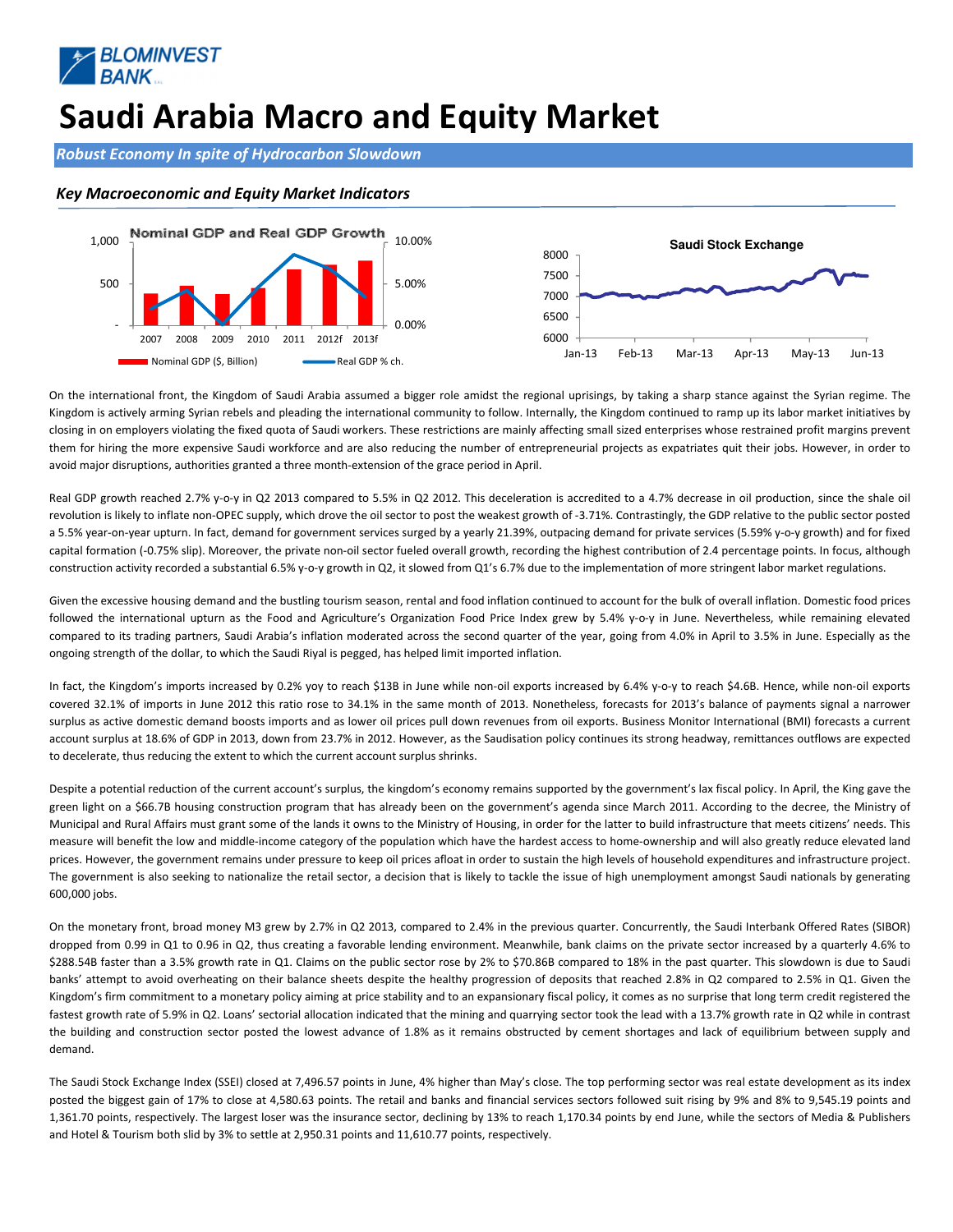![](_page_6_Picture_0.jpeg)

# Syria Macro and Equity Market

### Regime Faces Threats of International Intervention

#### Macroeconomic and Equity Market Indicators

![](_page_6_Figure_4.jpeg)

Apart from the military reports tracking the wins and losses of battles between the regime forces and the opposition gunmen, Syria has little left to say about its economy. The prolonged war already left over 100,000 deaths and displaced over 6 million people, one third of the Syrian population. Lately, the international patience seemed to have run out. The United States threatened to strike defined targets in Syria to punish the regime on a proclaimed use of banned chemical weapons against civilians. The declaration to strike resulted in major controversy inside of the States, as well as amongst its allies and rivals, paralyzing the decision and re-instating the need for diplomatic negotiations.

Nevertheless, this indecisive statement made room for wide speculations and preparations for extreme scenarios, posing additional pressures on Syria's economy.

Syria's nominal GDP is now estimated at \$36 billion, about 60% of its pre-war level. An underground economy is growing in rebel-held territories but remains difficult to gauge. Real GDP is projected to further contract by 13% in 2013 as the country's output continues to shrink and oil production slashes. Increased smuggling, shortage of commodities and the collapse of the exchange rate kept inflation high at around 51% according to latest official records in February 2013.

On the external sector's level, trade deficit narrowed to \$6.5 billion on the back of poorer imports and exports. The government further tightened its restrictions around imports to control speculation, secure foreign currencies and remain the sole provider of first necessities. As such, a new law was passed in June that obliged private-sector traders to get a prior license for each import transaction. Protective measures were also taken around national productions such as bottled water and wheat. Both benefited from a ban on similar imports. The government is facing increased troubles in satisfying its tender offers for imports despite offering premiums as high as 10% on market prices, due to international sanctions imposed on dealership with Syria. On the other hand, smuggling channels using new routes such as from Mersin port, Turkey, are fostering imports to rebel-held territories. Imports from Lebanon are also finding their way to Syria's regime and opposition.

Meanwhile, the EU embargo on Syrian oil curbed all oil revenues with barely any exported so far into 2013. The loss of oilfields to rebels contributed to a reduced production of an estimated 95,000 barrels per day. To note that oilfields under the control of the opposition were spared from the EU ban, but no current company is positioned for such trades. In addition, the divide among opposition has led to some oil fields to be under the control of Jabhat Al Nusra, the terrorist al-Qaeda linked front in Syria.

Syrias' fiscal deficit is estimated to have reached about 14% of the country's GDP as tax revenues from businesses are depressed, and customs tariffs are reduced due to lower trades. About 25% of revenues once came from oil but currently, one of the few sustained revenues are the government's share of Syria's two mobile phone operators, Syriatel and MTN-Syria, which have reported lower profits in H1. On the expenditures side, the government scaled back fuel subsidies and unofficially remapped gas distribution to relative safe areas. New plants are set up in collaboration with Russia and Iran in regime-controlled areas, with capital and military spending leading net public debt to GDP to grow to 63% from 35% in 2011.

In the monetary sector, the official devaluation of the pound is still denied as an option, but the gap is widening between the black market and the official figures. The former fluctuates around 220 SYP/USD and the latter around 129 SYP/USD. The central bank is attempting to reduce liquidity in the market to limit the impact of the exchange rate's free fall. At the same time, measures to de-dollarize the economy continue. The government detained unlicensed exchange dealers who now face jail from 3 to 10 years for dealing in the black market. As an alternative to the black market's foreign exchange, the central bank authorized private banks to provide individuals with foreign currency on very tight conditions, with a limit of \$500/month and a maximum of \$10,000/year, but set the rate at 175 SYP/USD to beat the black market. The central bank supplied banks with necessary funds but refused to disclose the amounts. Likewise, reliable data on the present level of the central bank's foreign exchange reserves is not available.

The Damascus exchange fared exceptionally well during the second quarter of 2013 recouping a lot of its previous losses. The Damascus exchange index closed at 1,148.95 on 26<sup>th</sup> of June 2013, with 6 million shares traded worth \$8.4 million compared to 4 million shares worth \$4.62 million in the previous quarter. Market cap ended at \$939 million up from \$928 million in Q1. Banks' share prices have risen as they offered investors a means of indirectly hedging against the depreciation of the Syrian pound. In fact, the private Syrian banks continued to grow their assets but the currency's devaluation is tumbling their balance sheets when seen in US dollar.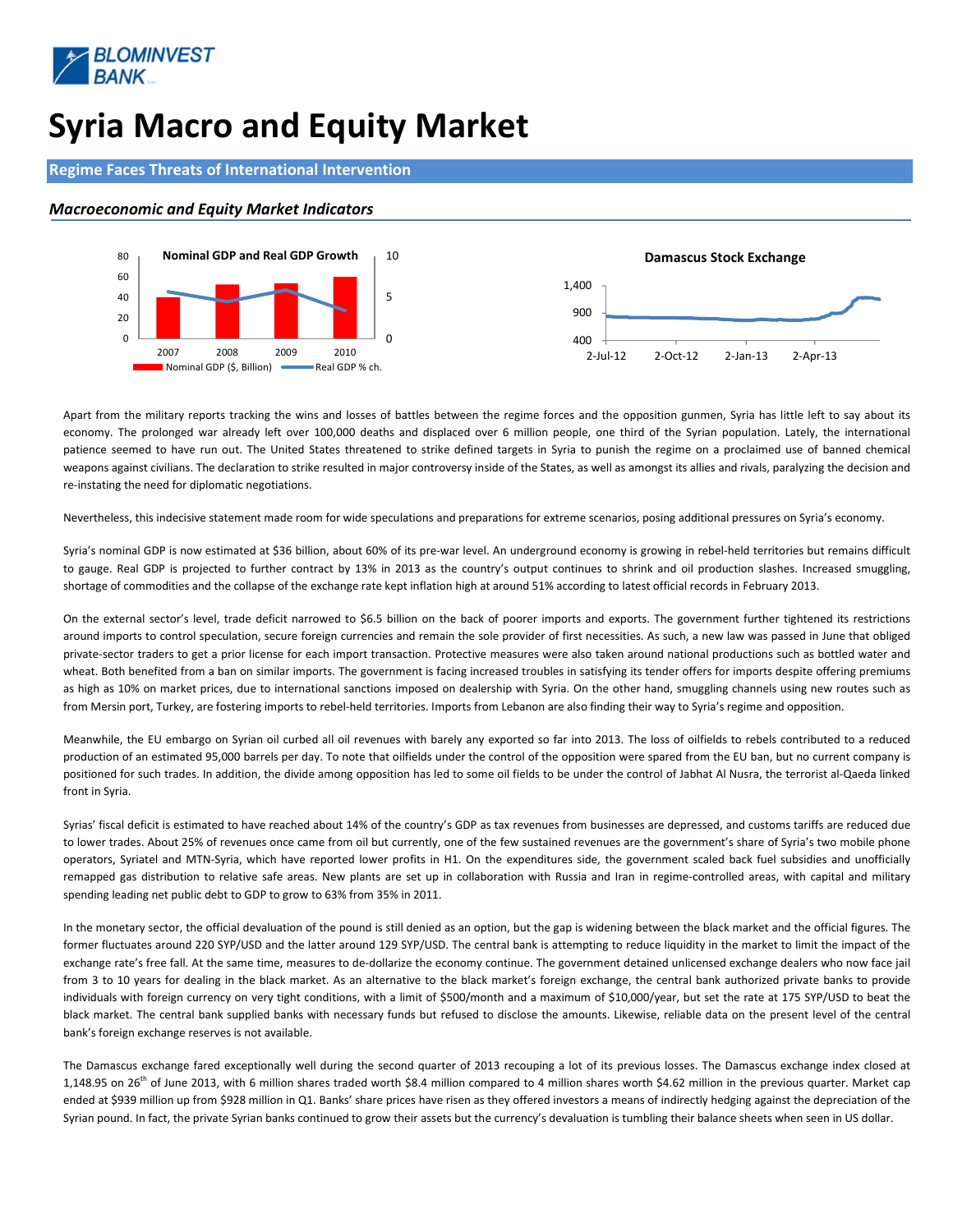![](_page_7_Picture_0.jpeg)

# UAE Macro and Equity Market

#### The Outlook Remains Prosperous amidst bolstered Economic Fundamentals

#### Key Macroeconomic and Equity Market Indicators

![](_page_7_Figure_4.jpeg)

The United Arab Emirates (UAE) remain a safe haven despite the minor attempts to destabilize its security and the political developments in the MENA region. The Emirates declared the launch of several projects during the first quarter of 2013 targeting consistent growth on a long term perspective, of which: the reduction of UAE's domestic reliance on fossil fuels energy by getting 25% of its power from nuclear energy by 2020. It also announced the launch of DubaiSat-3, a 4-year space technology project.

On the economic level, real GDP growth was projected by the International Monetary Fund (IMF) to stand at 3.1% in 2013 relatively lower than the 3.9% recorded in 2012.Looking at inflation for the two main Emirates during Q1 2013, the consumer price index in Abu Dhabi rose 1.1% whereas Dubai CPI added 0.16% y-o-y in March 2013. Moreover, the renewed confidence in the economy and the real estate sector pushed rents and property prices up in Dubai and Abu Dhabi, during the first quarter of the year.

The tourism industry in Dubai recorded a steady growth during the first quarter of 2013 with Dubai International airport becoming the world's second busiest hub in the world by 2012. The ongoing expansion projects at the airport boosted the number of its passengers to a record level of 16.48M in Q1, 15.6% higher than the same period last year. Moreover, Dubai Duty Free recorded a 12% y-o-y growth in sales accounting for \$0.43B in Q1. The promising performance extends to Abu Dhabi that witnessed a 78% hotel occupancy rate during February, up by 12% from the same period last year.

With respect to the external sector, UN Conference on Trade and Development (UNCTAD) ranked UAE as the largest capital exporter in the Arab world over the past three decades. The Emirates Foreign Direct Investments (FDI) amounted for \$55.5B during 1980-2011, according to the report figures, representing 31% of the total Arab FDIs outflow. As for FDI inflow, the report showed that, over the same period, UAE came second after Saudi Arabia with FDI inflow around \$85.4B. The Institute of International Finance (IIF) estimated that the Emirates trade balance surplus will extend 3.9% by the end of 2013 to reach \$120.6B as imports and exports are expected to rise by 2.6% and 3.1%, respectively.

UAE fiscal performance in 2013 is expected to record a surplus of 9.5% of GDP, according to the IIF latest figures compared to the 11.7% surplus estimated for 2012. General government revenues are estimated to drop 2.0% y-o-y to reach \$123.11B, while total expenditures projections (excluding net lending) are towards a 4.9% increase to stand at \$86.56B. Dubai's government announced its budget for 2013, aiming to expand public spending by 6.0% and government revenues by 7.2% compared to 2012. In addition, the government is planning not to use oil revenues to fund infrastructure projects.

On the monetary front, M2 rose 4.0% during the first quarter of 2013 to \$247.13B compared to \$237.71B recorded by the end of Q1 2012. The monetary aggregate M3 followed the same path increasing by 7.4% to reach \$311.77B by the end of March 2013. According to the Central Bank of UAE, total deposits grew by 8.0% on a quarterly basis to stand at \$334.26B with a bank lending growth of 4.8% to \$303.97B at March 2013.

On the equity side, Dubai Financial Market (DFM) index increased by 12.3% , from 1,629.07 points at the end of December 2012 to 1,829.24 points at the end of March 2013. Despite the 15% decline in the number of trades to 216,829 transactions, the average trading value in the first quarter of 2013 added 5% to \$90.73M compared with \$86.37M in Q1 2012. Market cap was wider by an annual 13%, while the total volume transacted during Q1 fell by 7% compared to a year earlier for a total value of \$5.63B compared to \$5.53B in Q1 2012. The transport and real estate sectors were the best performers on the DFM surging by a respective 82% and 20% in Q1 2013, while the insurance, utilities and materials sectors retreated 18%, 16%, and 14%, respectively. In Abu Dhabi, the market index reached 3,025.33 points, recording a 15% growth since year start and 18.5% y-o-y increase. Average daily value in Q1 2013 jumped 82% y-o-y to \$55.52M, for an average volume of 162.40M shares, while the number of transactions reached 102,438 compared to 91,136 in Q1 2012. Total value during Q1 was \$ 3.44B with a market capitalization that knocked the \$77.31B by the end of March 2013. On the sectors level, real estate conquered Abu Dhabi Stock Exchange (ADX) with a 33% progress, while the insurance sector was the biggest loser on the ADX dropping 13% by the end of Q1 2013.